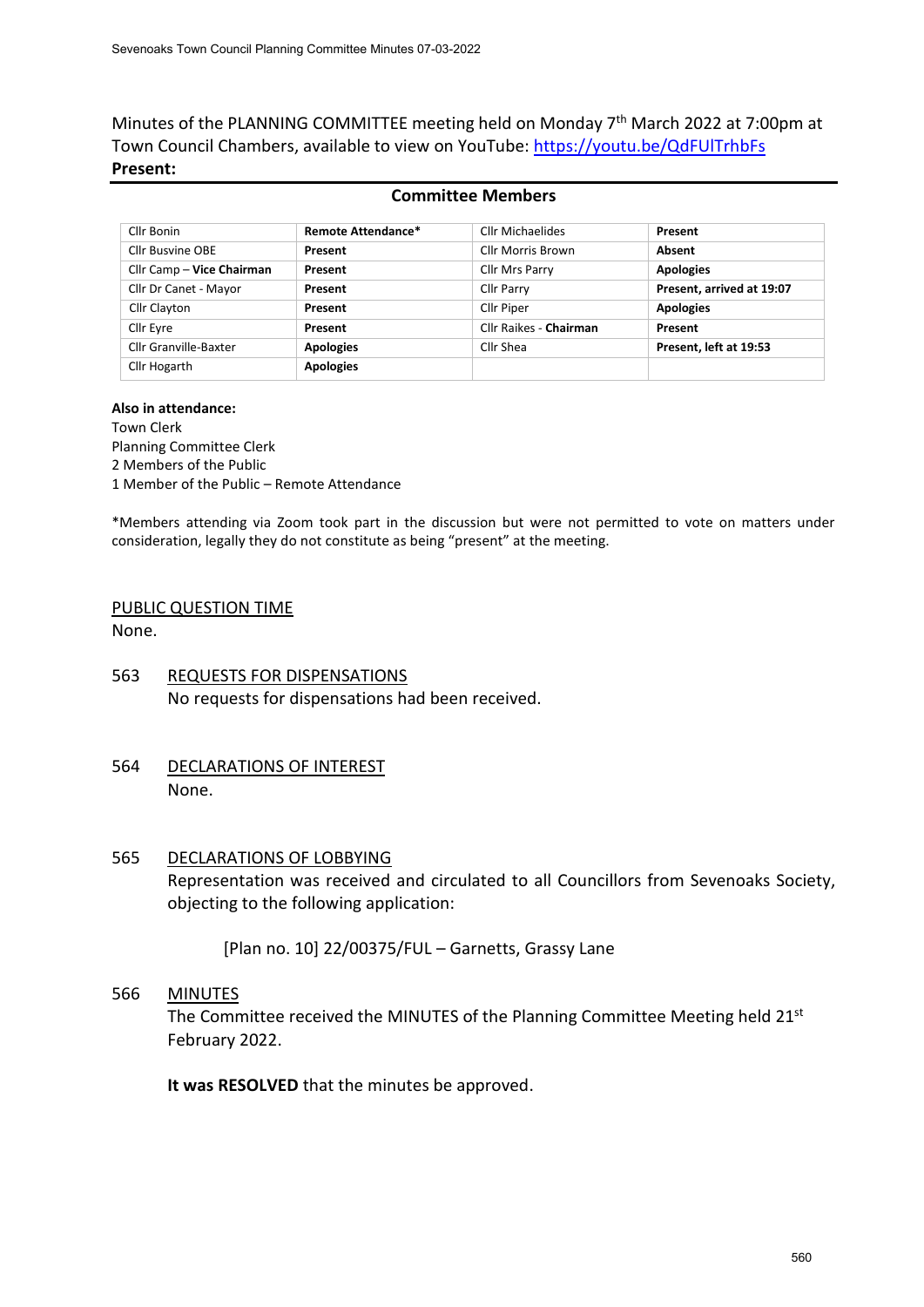### 567 COVID-19: PLANNING COMMITTEE ARRANGEMENTS

- a) It was noted that meetings had commenced face-to-face following the lifting of public health restrictions on 19<sup>th</sup> January 2022, to be live streamed on Youtube.
- b) It was noted that all arrangements were subject to review.

### 568 STC'S DRAFT PUBLIC CONSULTATION: SPEED INDICATOR DEVICES (SIDS)

a) The Committee received and discussed a draft public consultation document for its proposed six locations for a SID.

b) It was **RESOLVED** that the document be approved with the below adjustments, and advertised and circulated to the public accordingly. The consultation period to run from 9<sup>th</sup> March 2022 until 20<sup>th</sup> April 2022.

i) "Parish" in the third introduction paragraph be replaced with "Town", to read "will provide valuable data to the Town such as traffic volumes…"

ii) Justification for the "mini" SID being the Town Council's preferred option be added under the heading "Types of SID".

iii) "CIL" in the first paragraph under the heading "Cost" be replaced by "Community Infrastructure Levy".

569 SDC CONSULTATION ON THE DRAFT THEMES OF THE HOUSING STRATEGY 2022-2027 a) Councillors noted that SDC had launched a consultation on its draft themes of the Housing Strategy 2022-2027, and that the deadline for comment is 18<sup>th</sup> April 2022.

b) Cllr Dr Canet stated that she did not think the draft Strategy adequately addressed housing strategies for:

i) Older people

ii) Young working and post-graduates

- iii) Teachers and essential workers
- iv) People with disabilities

c) It was **RESOLVED** that Cllrs forward their comments to the Planning Committee Clerk to collate alongside Cllr Dr Canet's, for the consideration of the Planning Committee on  $21^{st}$  March 2022. The deadline for comments to be put on the agenda being 15<sup>th</sup> March, and these final comments to then be approved for forwarding to the District Council.

# 570 SDC CONSULTATION ON DRAFT HOUSING REGISTER ALLOCATIONS SCHEME

a) Councillors noted that SDC had launched a consultation on its draft Housing Register Allocations Scheme, and that the deadline for comment is 18<sup>th</sup> April 2022.

b) Cllr Dr Canet stated that she did not think the draft Scheme adequately addressed the needs of children returning to their home-town after graduating from University.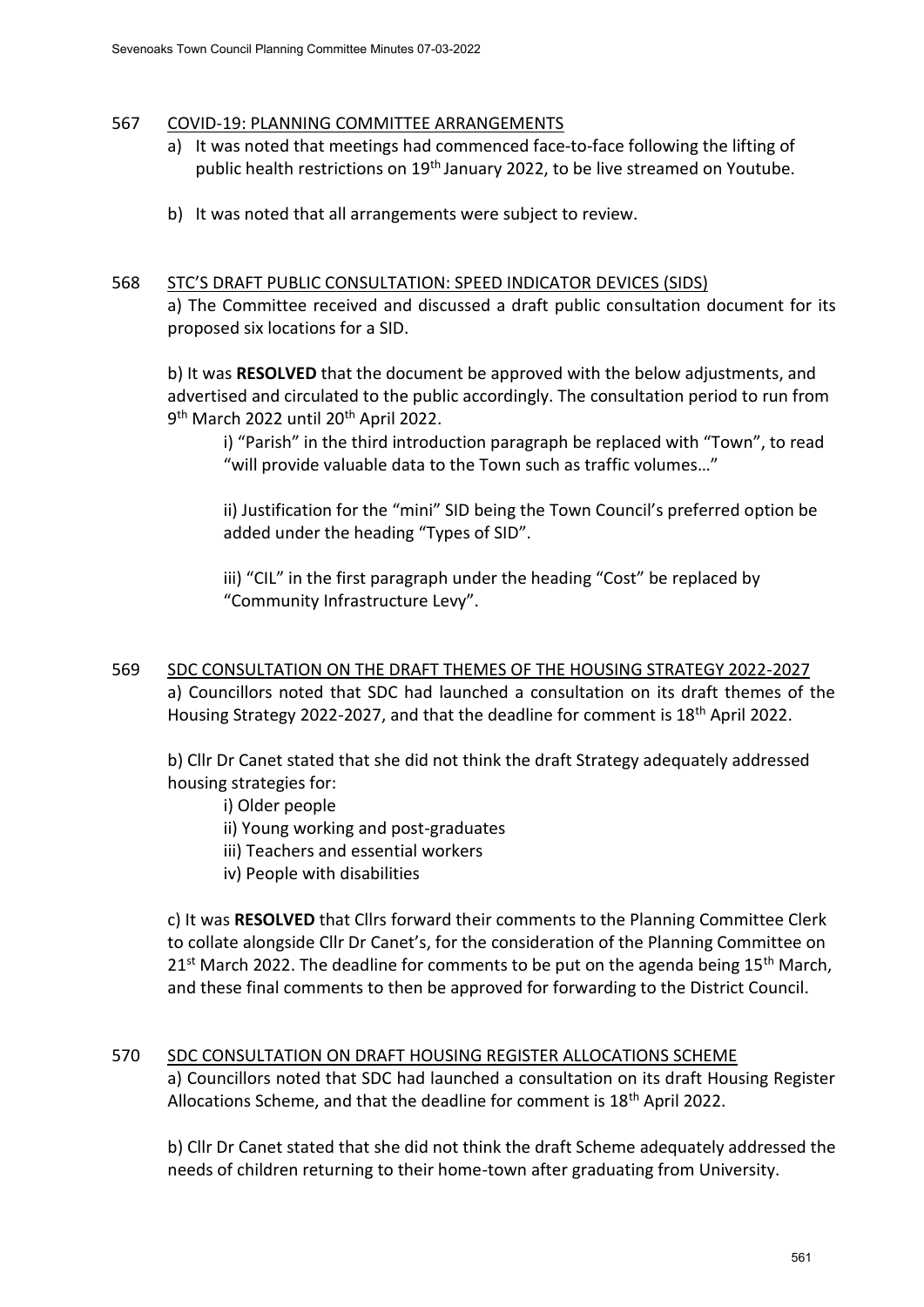c) It was **RESOLVED** that Cllrs forward their comments to the Planning Committee Clerk to collate alongside Cllr Dr Canet's, for the consideration of the Planning Committee on  $21^{st}$  March 2022. The deadline for comments to be put on the agenda being 15<sup>th</sup> March, and these final comments to then be approved for forwarding to the District Council.

### 571 SDC CONSULTATION ON DRAFT AIR QUALITY ACTION PLAN

a) Councillors noted that SDC had launched a consultation on its draft Air Quality Action Plan, and that the deadline for comment is 24th March 2022.

b) It was **RESOLVED** that Cllrs forward their comments to the Planning Committee Clerk to collate for the consideration of the Planning Committee on 21<sup>st</sup> March 2022. The deadline for comments to be put on the agenda being 15<sup>th</sup> March, and these final comments to then be approved for forwarding to the District Council.

c) It was also **RESOLVED** that Councillors interested in joining the virtual drop in session being held by the Air Quality Team for Town and Parish Councils on the above consultation be forwarded the Zoom Joining Link for this event. This to be held on Friday 11th March 2022 from 11am to 12:30pm.

## 572 UPDATE ON SEVENOAKS DISTRICT COUNCIL'S TOWN CENTRE STRATEGY WORK a) Councillors noted that the draft Town Centre Strategy Report is currently being reviewed by SDC Officers, and that the final report is anticipated to be published in the

b) Cllr Clayton expressed concern that the Town and Parish Councils may not be further consulted following the completion of this Report. It was noted that both Swanley Town Council and Sevenoaks Town Council would hope the final Report would reflect what is in the Town Councils' draft Neighbourhood Development Plans.

573 SEVENOAKS DISTRICT COUNCIL – CONSULTATION ENGAGEMENT PORTAL The Committee noted that SDC's Strategic Planning Team had moved to a new engagement portal, Citizen Space, which can be subscribed to via the below link: <https://engagement.sevenoaks.gov.uk/strategic-planning/mailing-list/>

### 574 PLANNING APPLICATIONS

spring.

(a) The meeting was adjourned to allow members of the public to speak for three minutes on the following application, by prior agreement.

[Plan no. 2] 21/04174/FUL – Summerhill, Seal Hollow Road (Against) [Plan no. 2] 21/04174/FUL – Summerhill, Seal Hollow Road (For)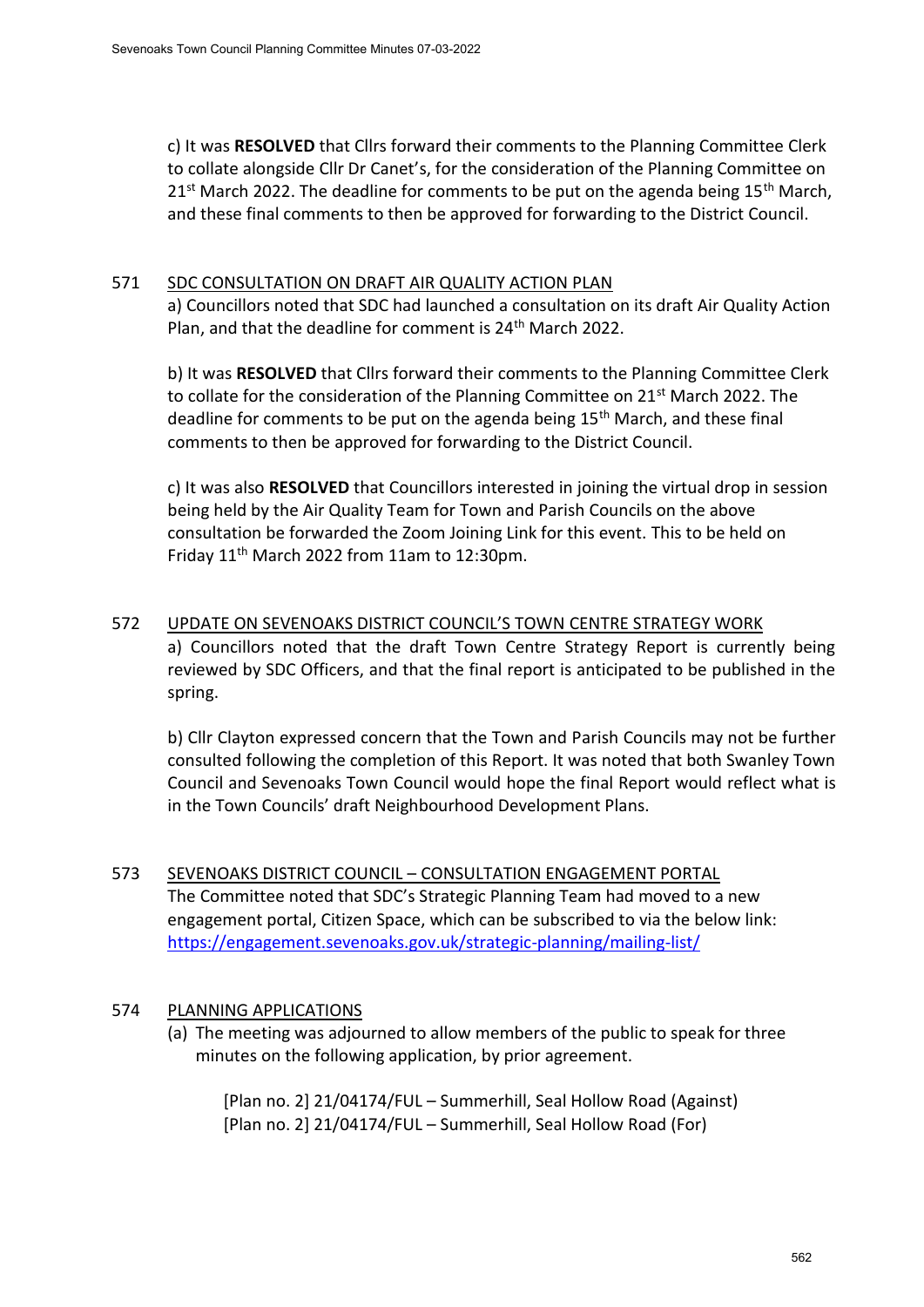(b) The Committee considered planning applications received during the two weeks ending 28th February 2022. **It was RESOLVED** that the comments listed on the attached schedule be forwarded to Sevenoaks District Council.

### 575 PRESS RELEASES

It was **RESOLVED** that a press release be issued announcing Sevenoaks Town Council's public consultation on its six proposed locations for a Speed Indicator Device.

There being no further business the Chairman closed the meeting at 20:16.

Signed ………………………………………………. Dated .……………………………………

Chairman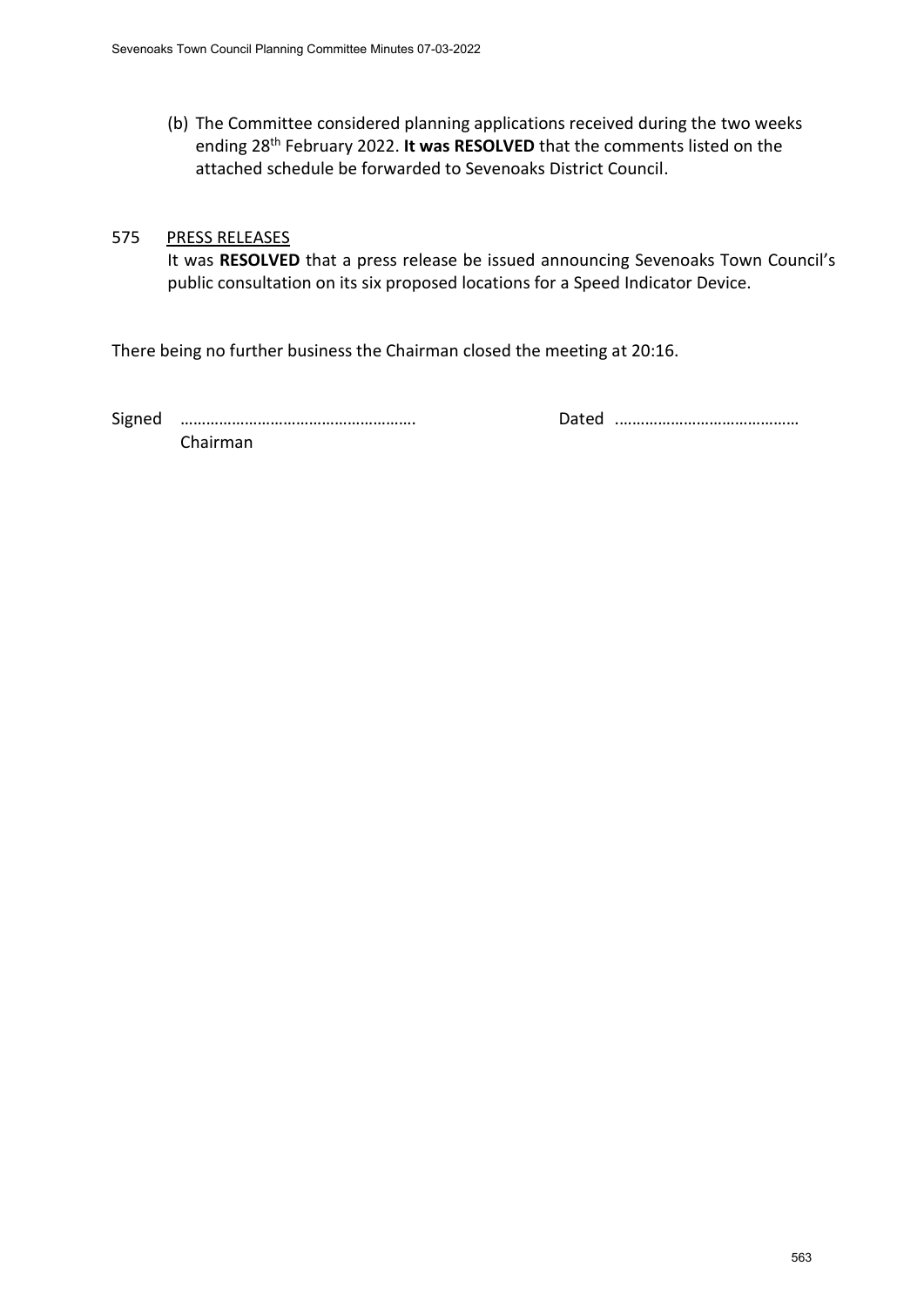Applications considered on 7-3-22

|                                   | Plan Number    | <b>Planning officer</b>    | <b>Town Councillor</b> | Agent                   |
|-----------------------------------|----------------|----------------------------|------------------------|-------------------------|
|                                   | 21/03211/HOUSE | Stephanie Payne 11/03/2022 | <b>CIIr Clayton</b>    | N/A                     |
| Applicant                         |                | House Name                 | Road                   | Locality                |
| Mr S Tomkins                      |                |                            | 1 Pinewood Avenue      | Eastern                 |
| Town                              |                | County                     | Post Code              | <b>Application date</b> |
|                                   |                |                            |                        | 18/02/22                |
| 21/03211/HOUSE - Revalidated plan |                |                            |                        |                         |

**Loft conversion with dormer to rear.**

#### *Comment*

**Sevenoaks Town Council recommended approval provided the Planning Officer is satisfied the rooflights are designed to minimise overlooking of neighbouring properties.**

| $\overline{\mathbf{2}}$         | Plan Number  | Planning officer          | <b>Town Councillor</b> | Agent                             |
|---------------------------------|--------------|---------------------------|------------------------|-----------------------------------|
|                                 | 21/04174/FUL | Ashley Bidwell 11/03/2022 | Cllr Clayton           | Ms Jacquie Andrews 017<br>0015000 |
| Applicant                       |              | House Name                | Road                   | Locality                          |
| <b>Brentfield Homes Limited</b> |              | Summerhill                | Seal Hollow Road       | Eastern                           |
| Town                            |              | County                    | Post Code              | Application date                  |
|                                 |              |                           |                        | 21/02/22                          |

### **21/04174/FUL - Amended plan**

**Erection of replacemend detached dwelling with integral garage and associated works as revision to dwelling on plot 1 of approved scheme under reference 20/01075/FUL.** 

**A summary of the main changes are set out below:** 

**Amended plans received for a first floor above the garage of plot 1 instead of a first and second floor.**

#### *Comment*

**Sevenoaks Town Council reiterated its previous recommendation for refusal on the grounds of:**

**The excessive bulk, height, mass and scale of the proposed dwellings would be detrimentally harmful to the residential amenities of the occupiers of Dawning House and Levenhurst, to the east of the site. This is due to the overbearing effect the buildings would have on the neighbouring properties due to the difference in ground levels and the proximity to the boundary. This conflicts with policy EN2 of the Sevenoaks Allocations and Development Management Plan, using the same criteria as for 18/02306/FUL, which was previously refused.** 

**Informative: Any permission on this site must include a construction management plan which allows vehicles to turn and to exit onto Seal Hollow Road in a forward direction, to avoid the problem of large lorries reversing blind into oncoming traffic on a busy road.**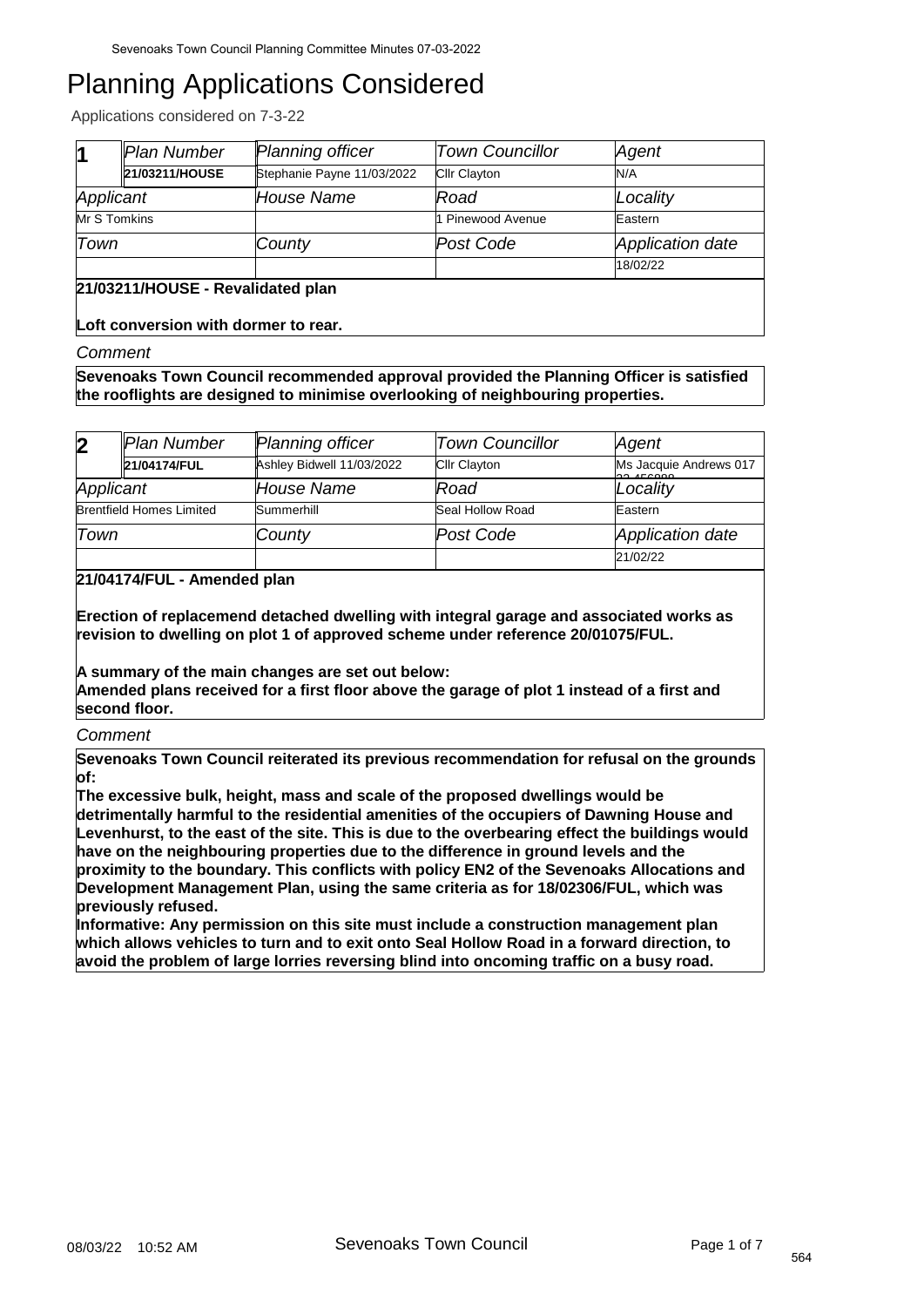Applications considered on 7-3-22

| $\overline{3}$ | Plan Number      | <b>Planning officer</b>    | <b>Town Councillor</b>   | Agent            |
|----------------|------------------|----------------------------|--------------------------|------------------|
|                | 21/04234/HOUSE   | Joshua Ogunleye 17/03/2022 | <b>CIIr Morris Brown</b> | N/A              |
| Applicant      |                  | House Name                 | Road                     | Locality         |
|                | Mr & Mrs Browitt |                            | 30 Wickenden Road        | Eastern          |
| Town           |                  | County                     | Post Code                | Application date |
|                |                  |                            |                          | 24/02/22         |

### **21/04234/HOUSE - Amended plan**

**Alteration to vehicular access. Erection of a front and side extension.**

**A summary of the main changes are set out below: The applicant has submitted revised documents in response to initial comments from officers.**

*Comment*

**Proposed by Cllr Clayton with Cllr Morris Brown's apologies: Sevenoaks Town Council recommended approval.**

| 4                                                                                                                                                                                  | <b>Plan Number</b>     | Planning officer     | <b>Town Councillor</b>    | Agent                   |  |
|------------------------------------------------------------------------------------------------------------------------------------------------------------------------------------|------------------------|----------------------|---------------------------|-------------------------|--|
|                                                                                                                                                                                    | 21/04244/FUL           | Anna Horn 21/03/2022 | <b>Cllr Clayton</b>       | Mr Colin Smith          |  |
| Applicant                                                                                                                                                                          |                        | <i>House Name</i>    | Road                      | Locality                |  |
|                                                                                                                                                                                    | Portman Homes (WM) Ltd |                      | 34 & 36 Wildernesse Mount | Eastern                 |  |
| Town                                                                                                                                                                               |                        | County               | Post Code                 | <b>Application date</b> |  |
|                                                                                                                                                                                    |                        |                      |                           | 28/02/22                |  |
| 21/04244/FUL - Amended plan<br>Demolition of 34 and 36 Wildernesse Mount and erection of four dwellings, together with<br>access and parking.                                      |                        |                      |                           |                         |  |
| A summary of the main changes are set out below:<br>An amended scheme has been received with the following changes:<br>- Plot 1 and 2 have been relocated further back in the site |                        |                      |                           |                         |  |

**- Plot 4 has been re-designed.**

*Comment*

**Sevenoaks Town Council reiterated its previous recommendation for refusal on the following grounds:** 

**1. The proposed house on plot 3 will be very close and overbearing to 32 and 33 Lansdowne Road, affecting residential amenity.**

**2. The proposed houses on plots 1 and 2 will enclose and overlook the front gardens of houses in Wildernesse Mount**

**3. The new houses will be much closer to the road, and not in keeping with the Residential Area Character Assessment F03, in which houses are set back from Wildernesse Mount.**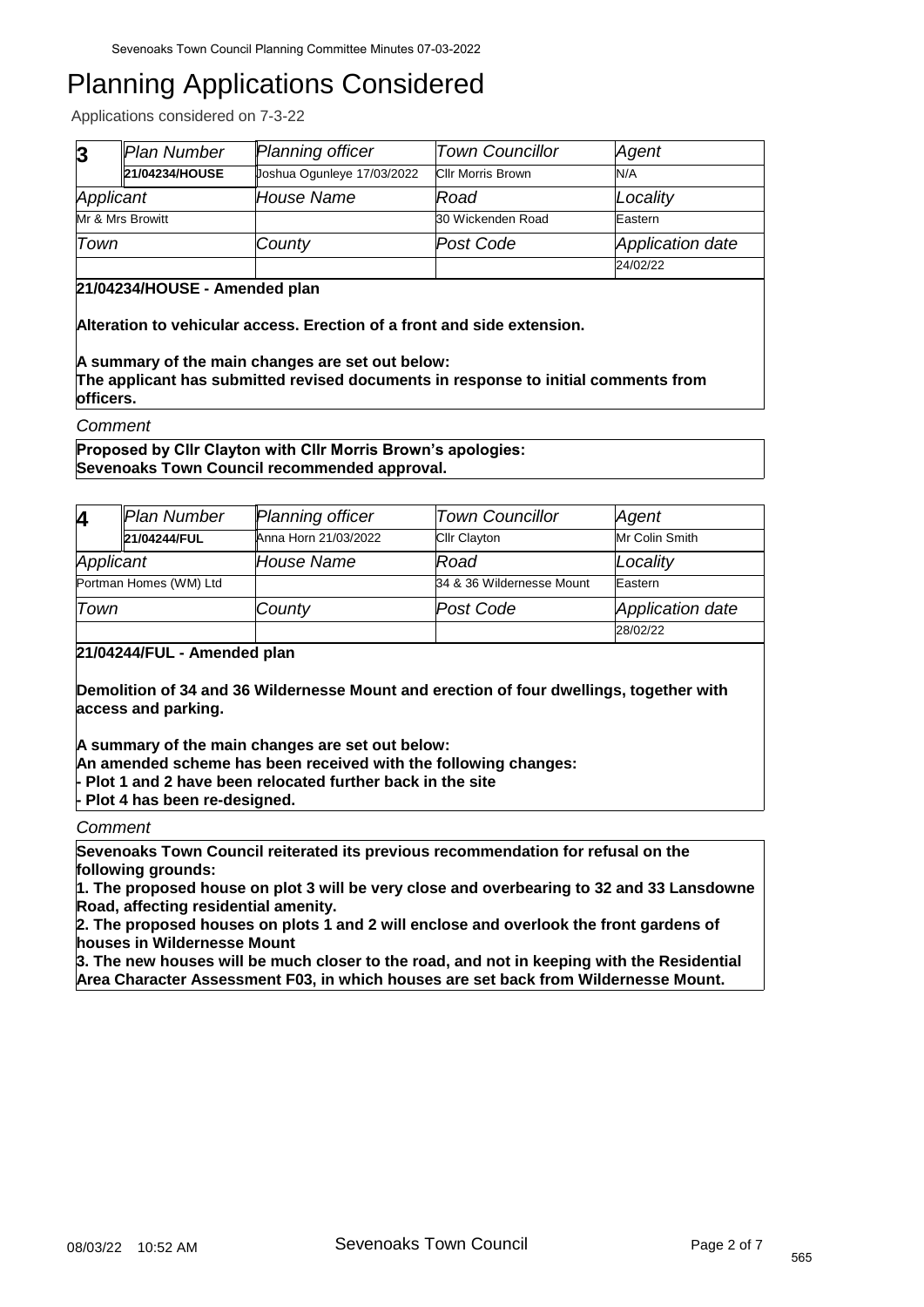Applications considered on 7-3-22

| 5                                                                                    | Plan Number     | Planning officer                                 | <b>Town Councillor</b> | Agent                   |  |
|--------------------------------------------------------------------------------------|-----------------|--------------------------------------------------|------------------------|-------------------------|--|
|                                                                                      | 22/00170/CONVAR | Charlotte Brooks-Lawrie 15/03/ Cllr Eyre<br>nnnn |                        | N/A                     |  |
| Applicant                                                                            |                 | House Name                                       | Road                   | Locality                |  |
| Mr M Craig                                                                           |                 | Hurstwood                                        | Hopgarden Lane         | Kippington              |  |
| Town                                                                                 |                 | County                                           | Post Code              | <b>Application date</b> |  |
|                                                                                      |                 |                                                  |                        | 22/02/22                |  |
| Variation of condition 4 (tree protection) of 20/01294/HOUSE with amendments to tree |                 |                                                  |                        |                         |  |

**protection to allow excavation before submitting details.**

*Comment*

**Sevenoaks Town Council recommended refusal unless the Aboricultural Officer considers this particular mature sycamore tree not to be important, and modifies his original aim to protect the trees along the boundary of the property.**

| 6         | Plan Number    | Planning officer                                     | <b>Town Councillor</b> | Agent                                 |
|-----------|----------------|------------------------------------------------------|------------------------|---------------------------------------|
|           | 22/00351/HOUSE | Charlotte Brooks-Lawrie 14/03/ Cllr Dr Canet<br>hooo |                        | Mr Christopher Aylward 0<br>100000007 |
| Applicant |                | House Name                                           | Road                   | Locality                              |
| A Palmer  |                |                                                      | 9 Madison Way          | Northern                              |
| Town      |                | County                                               | Post Code              | Application date                      |
|           |                |                                                      |                        | 21/02/22                              |

**Demolish Existing Garage, Proposed two storey extension**

#### *Comment*

**Sevenoaks Town Council recommended refusal on the grounds of the proximity to the boundary line and overdevelopment.**

|             | Plan Number    | Planning officer       | <b>Town Councillor</b>   | Agent                 |
|-------------|----------------|------------------------|--------------------------|-----------------------|
|             | 22/00364/HOUSE | Ronald Tong 10/03/2022 | <b>Cllr Morris Brown</b> | lan Chin 07772 474727 |
| Applicant   |                | House Name             | Road                     | Locality              |
| Mr R Dobson |                |                        | 10 Nursery Close         | Eastern               |
| Town        |                | County                 | Post Code                | Application date      |
|             |                |                        |                          | 17/02/22              |

**Conversion of existing garage. Single storey front with canopy and rear extensions with rooflights and decking. Replacement of existing windows and rendering and cladding to the elevations. Demolition of existing conservatory and snug.**

*Comment*

**Proposed by Cllr Clayton with Cllr Morris Brown's apologies: Sevenoaks Town Council recommended approval.**

566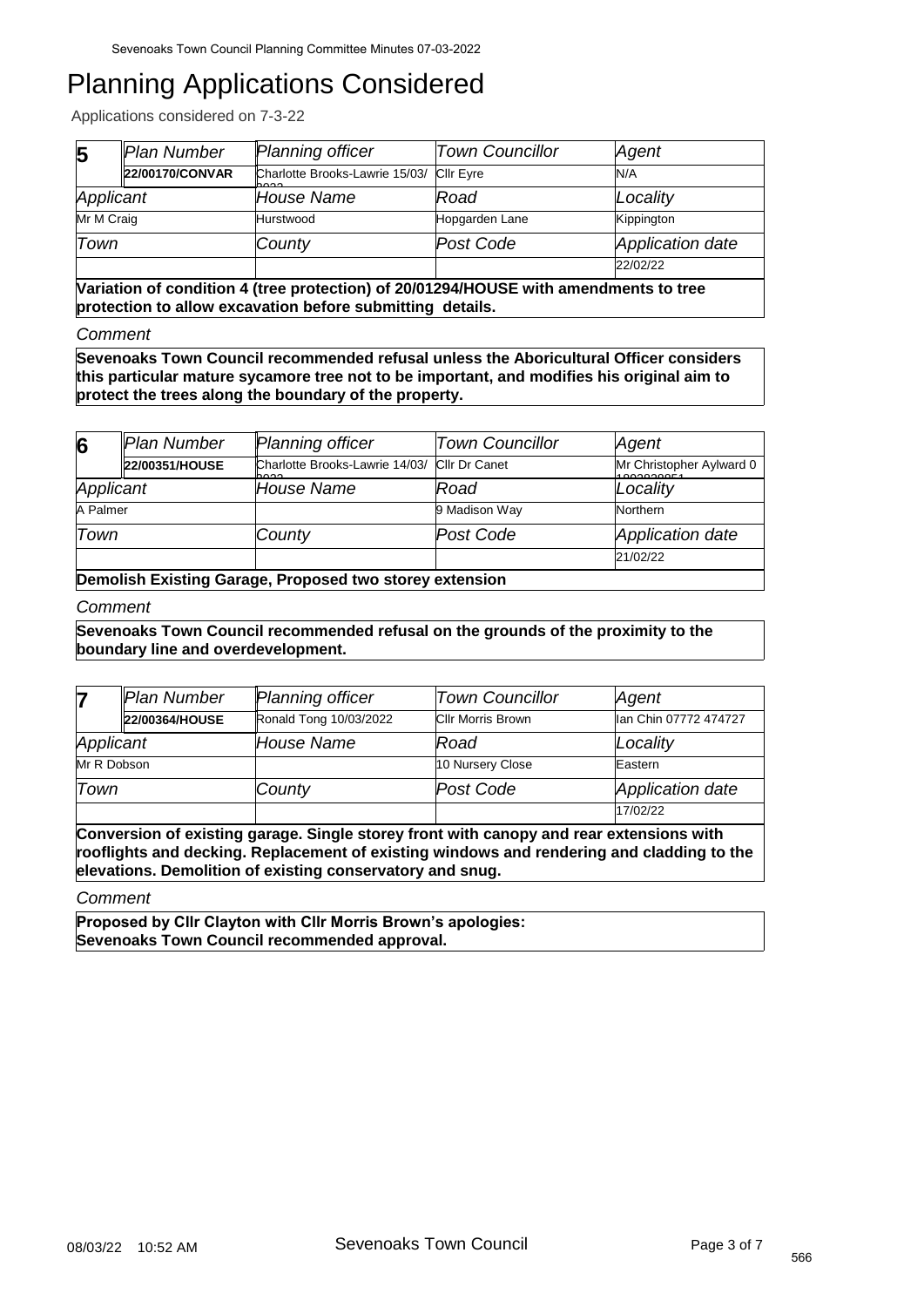Applications considered on 7-3-22

| $\bf{8}$       | Plan Number    | <b>Planning officer</b> | <b>Town Councillor</b> | Agent                             |
|----------------|----------------|-------------------------|------------------------|-----------------------------------|
|                | 22/00368/HOUSE | Ronald Tong 08/03/2022  | Cllr Camp              | Mr Anthony Withall 01732<br>75000 |
| Applicant      |                | House Name              | Road                   | Locality                          |
| Mr & Mrs Brock |                |                         | 7 Pendennis Road       | St Johns                          |
| Town           |                | County                  | Post Code              | Application date                  |
|                |                |                         |                        | 15/02/22                          |

**Two-storey rear extension. Infill extension to the garage and new porch canopy to the front of the property. Alterations to fenestration. Associated hard and soft landscaping works.**

*Comment*

**Sevenoaks Town Council recommended approval, providing the Planning Officer is satisfied that there will be no overlooking or loss of amenity either side and at the rear, and that the new bathroom window on the first floor will be obscure glazed to the highest degree.**

| 9                                                                                                                                                                    | Plan Number         | <b>Planning officer</b>    | <b>Town Councillor</b> | Agent                    |  |
|----------------------------------------------------------------------------------------------------------------------------------------------------------------------|---------------------|----------------------------|------------------------|--------------------------|--|
|                                                                                                                                                                      | 22/00373/HOUSE      | Stephanie Payne 08/03/2022 | <b>CIIr Raikes</b>     | Mr Peter Hadley 01689 83 |  |
| Applicant                                                                                                                                                            |                     | House Name                 | Road                   | Locality                 |  |
|                                                                                                                                                                      | Mr & Mrs R Thompson |                            | 3 Winchester Grove     | St Johns                 |  |
| Town                                                                                                                                                                 |                     | County                     | Post Code              | Application date         |  |
|                                                                                                                                                                      |                     |                            |                        | 15/02/22                 |  |
| Erection of single storey rear/side extension with rooflights and modest two storey front<br>extension with dormers and new open porch. Alterations to fenestration. |                     |                            |                        |                          |  |

#### *Comment*

**Sevenoaks Town Council recommended approval.**

| $\vert$ 10 | Plan Number  | <b>Planning officer</b>              | <b>Town Councillor</b> | Agent                            |
|------------|--------------|--------------------------------------|------------------------|----------------------------------|
|            | 22/00375/FUL | Samantha Simmons 08/03/202 Cllr Eyre |                        | Mr Andrew Wells 01634 7<br>00700 |
| Applicant  |              | House Name                           | Road                   | Locality                         |
|            |              | Garnetts                             | Grassy Lane            | Kippington                       |
| Town       |              | County                               | Post Code              | Application date                 |
|            |              |                                      |                        | 15/02/22                         |

**Subdivision of the plot and erection of one new detached dwelling with associated access.** *Comment*

**Sevenoaks Town Council recommended approval through the Chairman's casting Councillor vote.**

| 11                                                                                                                                    | Plan Number     | <b>Planning officer</b>    | <b>Town Councillor</b> | Agent                   |  |
|---------------------------------------------------------------------------------------------------------------------------------------|-----------------|----------------------------|------------------------|-------------------------|--|
|                                                                                                                                       | 22/00379/HOUSE  | Stephanie Payne 09/03/2022 | <b>Cllr Parry</b>      | Mrs Carmen Austin       |  |
| Applicant                                                                                                                             |                 | <b>House Name</b>          | Road                   | Locality                |  |
|                                                                                                                                       | Mr & Mrs Thomas |                            | 21 Braeside Avenue     | Kippington              |  |
| Town                                                                                                                                  |                 | County                     | Post Code              | <b>Application date</b> |  |
|                                                                                                                                       |                 |                            |                        | 16/02/22                |  |
| Ground floor rear extension. Loft extension. Increase height of chimney. Alterations to<br>fenestrations and roof. Garage conversion. |                 |                            |                        |                         |  |
| Comment                                                                                                                               |                 |                            |                        |                         |  |

**Sevenoaks Town Council recommended approval.**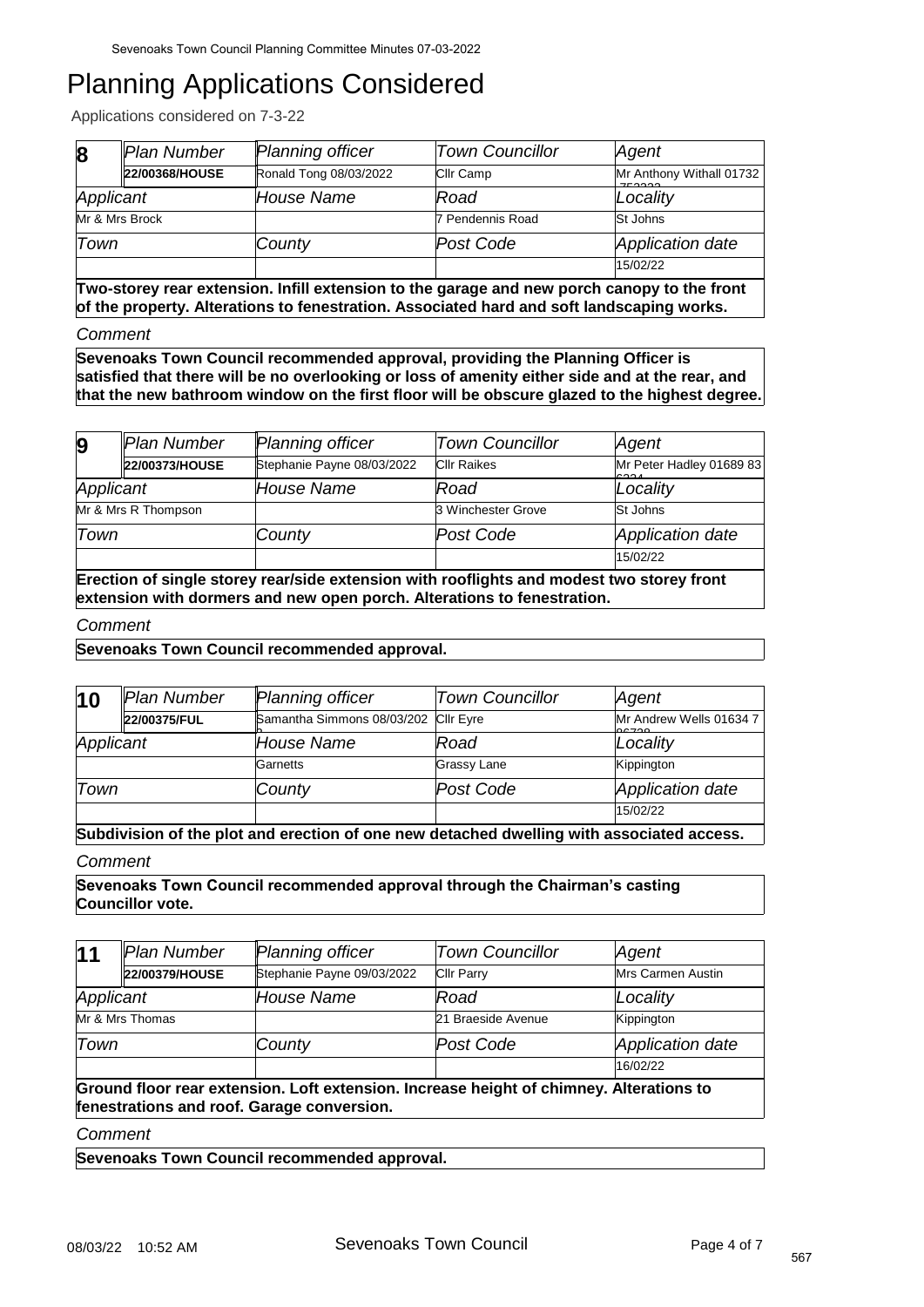Applications considered on 7-3-22

| $ 12\rangle$                                  | Plan Number    | Planning officer                                             | <b>Town Councillor</b> | Agent                   |  |
|-----------------------------------------------|----------------|--------------------------------------------------------------|------------------------|-------------------------|--|
|                                               | 22/00382/HOUSE | Charlotte Brooks-Lawrie 14/03/ Cllr Granville-Baxter<br>hoon |                        | D T Designs 07549 85957 |  |
| Applicant                                     |                | <b>House Name</b>                                            | Road                   | Locality                |  |
| Mr & Mrs Tubbs                                |                |                                                              | 10 Seal Road           | Northern                |  |
| Town                                          |                | County                                                       | Post Code              | Application date        |  |
|                                               |                |                                                              |                        | 21/02/22                |  |
| Single storey rear extension with rooflights. |                |                                                              |                        |                         |  |

#### *Comment*

**Proposed from the Chair with Cllr Granville-Baxter's apologies: Sevenoaks Town Council recommended approval, provided that the Officer is satisfied that overshadowing will not be detrimental to the adjacent neighbour at number 8.**

| 13                  | Plan Number  | <b>Planning officer</b> | <b>Town Councillor</b>       | Agent                                           |
|---------------------|--------------|-------------------------|------------------------------|-------------------------------------------------|
|                     | 22/00383/FUL | Anna Horn 17/03/2022    | <b>Cllr Granville-Baxter</b> | Mr Kurt Obeney 07799 62<br>$\sim$ $\sim$ $\sim$ |
| Applicant           |              | House Name              | Road                         | Locality                                        |
| Mr R & Mrs J Obeney |              |                         | 4 Bosville Drive             | Northern                                        |
| Town                |              | County                  | Post Code                    | Application date                                |
|                     |              |                         |                              | 24/02/22                                        |

**To refurbish and extend the existing home to create 2 independent apartments to better cater for independent multi-generational living with off street parking to the front. Juliet balcony on second floor.**

#### *Comment*

**Proposed by Cllr Shea with Cllr Granville-Baxter's apologies: Sevenoaks Town Council recommended refusal on the grounds of loss of privacy and amenity to the neighbours the loss of the hipped roof, which is contrary to the Residential Area Character Assessment.**

| 14              | Plan Number    | Planning officer           | <b>Town Councillor</b>   | Agent            |
|-----------------|----------------|----------------------------|--------------------------|------------------|
|                 | 22/00402/HOUSE | Stephanie Payne 15/03/2022 | <b>Cllr Morris Brown</b> | N/A              |
| Applicant       |                | <b>House Name</b>          | Road                     | Locality         |
| <b>B</b> Cullen |                |                            | 108 St Johns Hill        | Eastern          |
| Town            |                | County                     | Post Code                | Application date |
|                 |                |                            |                          | 22/02/22         |

**Formation of vehicular access.**

*Comment*

**Proposed by Cllr Clayton with Cllr Morris Brown's apologies: Sevenoaks Town Council recommended approval subject to the parking area having either a permeable surface or adequate drainage to the street.**

568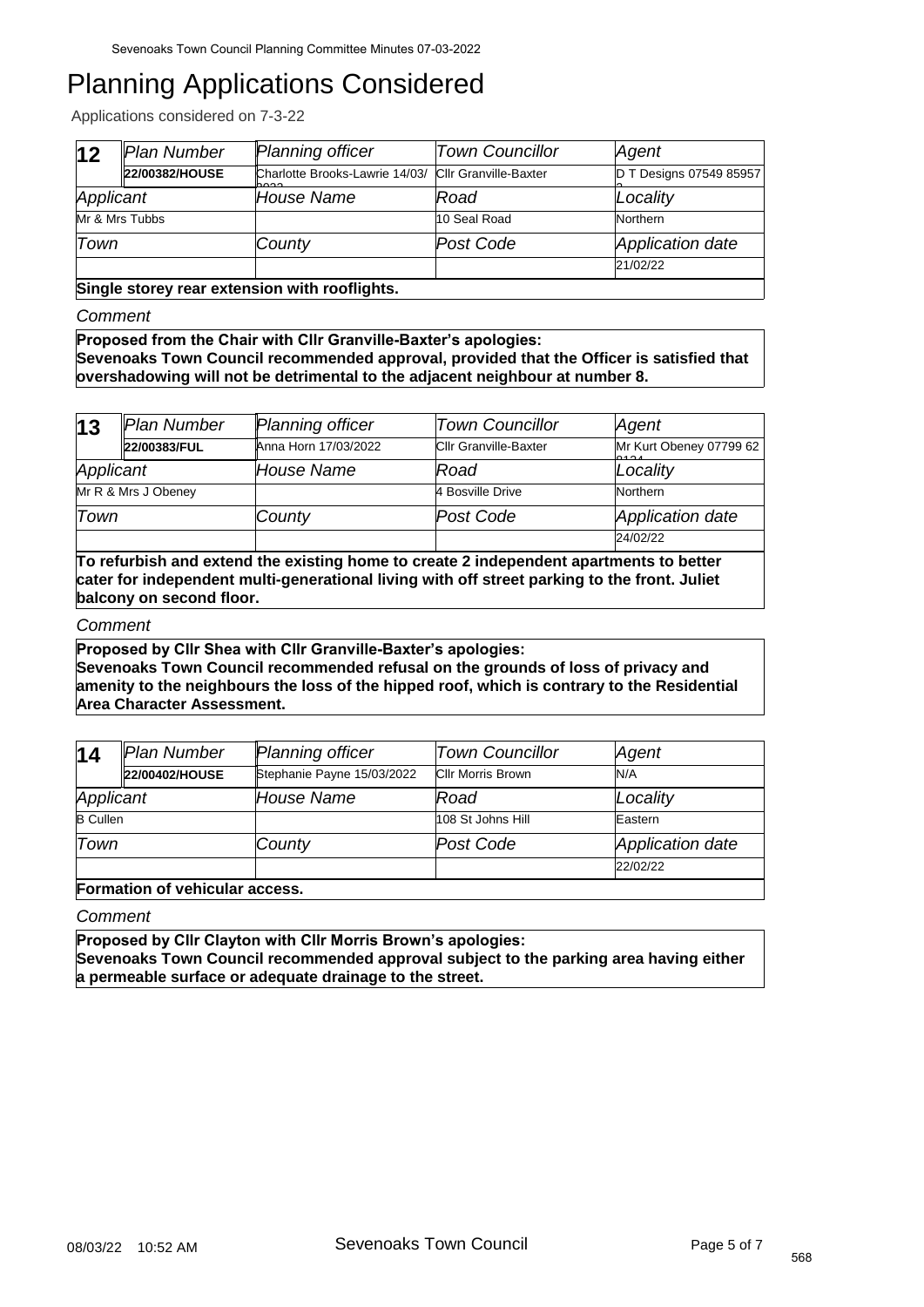Applications considered on 7-3-22

| 15                         | Plan Number    | <b>Planning officer</b>                      | <b>Town Councillor</b> | Agent            |  |
|----------------------------|----------------|----------------------------------------------|------------------------|------------------|--|
|                            | 22/00408/HOUSE | Samantha Simmons 17/03/202 Cllr Morris Brown |                        | Mr Jonathan Cook |  |
| Applicant                  |                | House Name                                   | Road                   | Locality         |  |
| Mr O Ireland               |                |                                              | 15 Little Wood         | Eastern          |  |
| Town                       |                | County                                       | Post Code              | Application date |  |
|                            |                |                                              |                        | 24/02/22         |  |
| Two storey side extension. |                |                                              |                        |                  |  |

*Comment*

**Proposed by Cllr Clayton with Cllr Morris Brown's apologies: Sevenoaks Town Council recommended approval.**

| 16                                                              | Plan Number  | <b>Planning officer</b> | <b>Town Councillor</b> | Agent                               |  |
|-----------------------------------------------------------------|--------------|-------------------------|------------------------|-------------------------------------|--|
|                                                                 | 22/00419/FUL | Anna Horn 16/03/2022    | <b>CIIr Bonin</b>      | Mr Paul Webster 07769 9<br>$\cdots$ |  |
| Applicant                                                       |              | <b>House Name</b>       | Road                   | Locality                            |  |
| Mr S Heinrich                                                   |              | Little Oak End          | <b>High Street</b>     | Town                                |  |
| Town                                                            |              | County                  | Post Code              | Application date                    |  |
|                                                                 |              |                         |                        | 23/02/22                            |  |
| Proposed change of use of outbuilding to holiday accommodation. |              |                         |                        |                                     |  |

*Comment*

**Sevenoaks Town Council recommended approval unless the Planning Officer can identify specific planning grounds for refusal.**

| 17            | Plan Number    | <b>Planning officer</b>                                 | <b>Town Councillor</b> | Agent                    |
|---------------|----------------|---------------------------------------------------------|------------------------|--------------------------|
|               | 22/00440/HOUSE | Charlotte Brooks-Lawrie 17/03/ Cllr Michaelides<br>hooo |                        | <b>Mrs Kirsty Morris</b> |
| Applicant     |                | lHouse Name                                             | Road                   | Locality                 |
| Mr & Mrs Bond |                |                                                         | 1 Clarendon Road       | Town                     |
| Town          |                | County                                                  | Post Code              | Application date         |
|               |                |                                                         |                        | 24/02/22                 |

**Demolition of existing side extension and conservatory to facilitate a new side extension with two roof lights. Alterations to fenestration. Landscaping works to the front drive allowing additional parking and ramp to the house.**

*Comment*

**Sevenoaks Town Council recommended approval, provided the Planning Officer is satisfied with the materials and designs.**

**Cllr Busvine abstained from voting.**